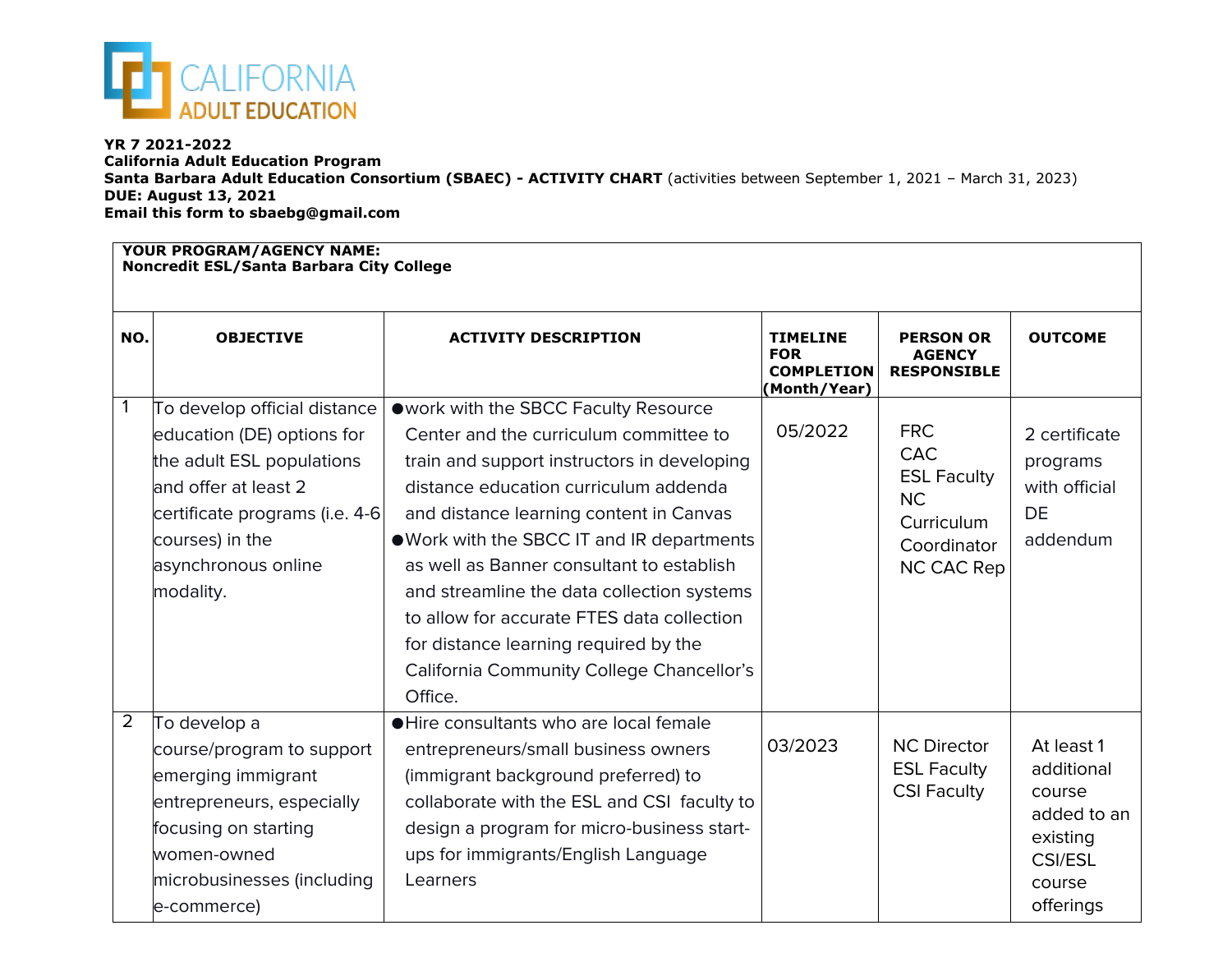|   |                              | ● Purchase and utilize a software program   |         |                                     |                          |
|---|------------------------------|---------------------------------------------|---------|-------------------------------------|--------------------------|
|   |                              | geared toward immigrant                     |         |                                     |                          |
|   |                              | entrepreneurship/workforce development      |         |                                     |                          |
| 3 | To offer in-person classes   | Coordinate with the local K12 districts,    |         |                                     |                          |
|   | safely in the high-demand    | nonprofit organizations as well as private  | 05/2022 | <b>NC Director</b>                  | At least one             |
|   | areas (East                  | businesses to reestablish or seek site use  |         | Off-site                            | additional               |
|   | Side/Carpinteria) in         | agreements.                                 |         | Taskforce (NC<br><b>ESL Faculty</b> | F2F option<br>for Intro- |
|   | coordination with our        |                                             |         | and Staff)                          | Level 1                  |
|   | community and local          |                                             |         |                                     |                          |
|   | business partners, as well   |                                             |         |                                     |                          |
|   | as at our Wake and Schott    |                                             |         |                                     |                          |
|   | campuses to meet the         |                                             |         |                                     |                          |
|   | needs of the student         |                                             |         |                                     |                          |
|   | population we lost during    |                                             |         |                                     |                          |
|   | our remote learning period.  |                                             |         |                                     |                          |
| 4 | To recover the enrollment    | ● Collaborate with the SBCC student         |         |                                     |                          |
|   | level by implementing        | support services and strengthen our         | 05/2022 | <b>NC SSS</b>                       | 1200 served              |
|   | targeted marketing and       | cross-agency partnerships to offer better   |         | <b>NC ESL</b>                       | by the end               |
|   | outreach strategies to reach | wraparound services including childcare,    |         | Faculty and<br><b>Staff</b>         | of 2021-22<br>academic   |
|   | more community members,      | housing, food security, financial support,  |         | Juliana                             | year                     |
|   | especially the workers       | physical and mental health support,         |         | Minsky                              |                          |
|   | whose job security might     | academic and career counseling.             |         | <b>NC Director</b>                  |                          |
|   | continue to be threatened    | •Develop and implement marketing and        |         |                                     |                          |
|   | by the pandemic and          | outreach plans that target the non-digital- |         |                                     |                          |
|   | women who left the           | native adult immigrant population in our    |         |                                     |                          |
|   | workforce to adjust to the   | area. This includes developing and          |         |                                     |                          |
|   | needs of their families      | disseminating the program information       |         |                                     |                          |
|   | during the pandemic.         | through snail mail, radio, and TV in        |         |                                     |                          |
|   | Special efforts will be made | multiple languages: English, Spanish, and   |         |                                     |                          |
|   | to improve the learning      | in some cases, Chinese to reflect our       |         |                                     |                          |
|   | outcomes of the students     | current student population.                 |         |                                     |                          |
|   | with lower language          |                                             |         |                                     |                          |
|   | proficiency levels.          |                                             |         |                                     |                          |
|   |                              |                                             |         |                                     |                          |